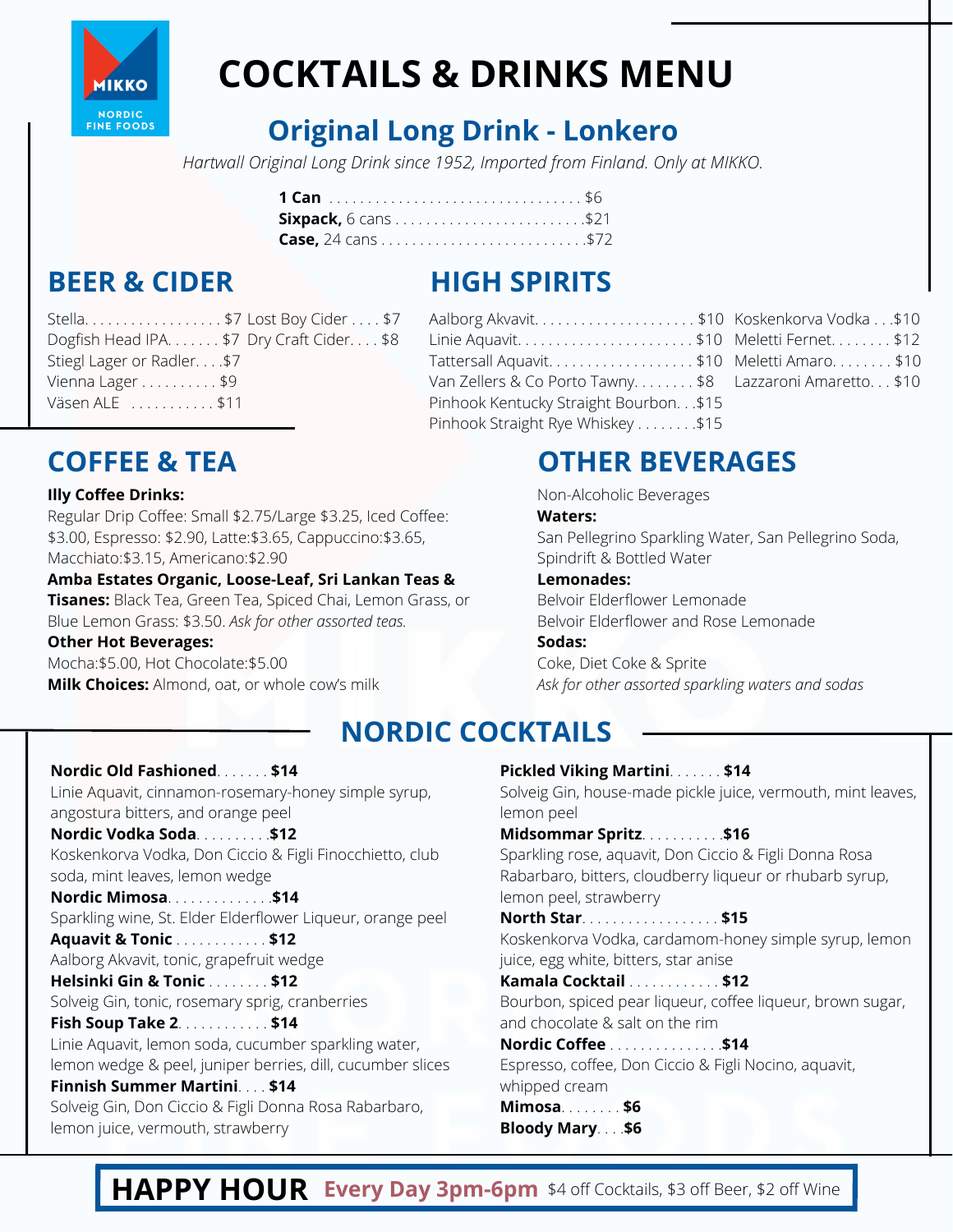

### **DANISH-STYLE OPEN-FACED SANDWICHES**

*All open-faced sandwiches can be made gluten free on request.*

| Salmon Gravlax on rye with mustard sauce, pickled cucumber, tomato, lemon & dill \$13                         |  |
|---------------------------------------------------------------------------------------------------------------|--|
| <b>Smoked Salmon</b> on sourdough with poached egg, Old Bay mayo, pickled cucumber, tomato, lemon & dill \$13 |  |
|                                                                                                               |  |
|                                                                                                               |  |

Smoked-Salmon Quiche . . . .\$4.75 Vegetable Quiche . . . . . . . . . \$4.75 Ham & Cheese Quiche . . . . . \$4.50

### **QUICHE PASTRIES** *Freshly baked every day*

| Cinnamon Rolls. \$3.50 Pan au Chocolate. \$3.50   |
|---------------------------------------------------|
| Cardamom Buns. \$3.50 Ham & Cheese Pastry. \$4.25 |
| Croissant\$3.50 Spinach Pastry\$4.00              |
| Karelian Pastry\$4.50                             |

### **LUNCH PLATES Weekdays** only 11am-4pm **SOUPS**

| Bratwurst with Potato Salad \$13                    |  |
|-----------------------------------------------------|--|
| Traditional German sausage & tasty potato salad     |  |
| <b>Seared Salmon with Salad \$16</b>                |  |
| Pan seared salmon with green salad                  |  |
| <b>Swedish Meatballs &amp; Mashed Potatoes \$15</b> |  |
| and lingonberry sauce of course                     |  |
|                                                     |  |
| Swedish hot dog with shrimp salad Skagen            |  |
| Grilled Cheese with Salad \$10                      |  |
| Add ham or smoked salmon for extra \$5              |  |

| Salmon, cod, potatoes, dill, & peppercorns |  |
|--------------------------------------------|--|
| <b>Mushroom Soup</b> \$13                  |  |
| Warming and creamy                         |  |
|                                            |  |
| Spring favorite with hard boiled egg       |  |
| Spring Pea Soup \$13                       |  |
| Also a spring favorite; served hot or cold |  |

# **BRUNCH**

### **Weekends & Holidays 9am-4pm**

#### **Smoked Salmon Benedict**. . . . . . **\$19**

House smoked salmon on an English muffin with poached eggs and hollandaise sauce, served with fresh greens and fruit.

**Short Rib Benedict**. . . . . . . . . . . . . **\$19**

Short ribs on an English muffin with poached eggs and hollandaise sauce, served with fresh greens and fruit.

#### **Ham Benedict**. . . . . . . . . . . . . . . . . .**\$18** Ham on an English muffin with poached eggs and hollandaise sauce, served with fresh greens and fruit.

**Mushroom Omelette**. . . . . . . . . . .**\$15** Served with fresh greens and fruit.

#### **Swedish Pancakes**. . . . . . . . . . . . . **\$14**

Traditional, thin pancakes with whipped cream and fruit.

**French Toast**. . . . . . . . . . . . . . . . . . .**\$15** French toast made from Finnish Pulla (Cardamom) bread with whipped cream and fruit.

| Traditional Belgian waffle with whipped cream and fruit. |
|----------------------------------------------------------|
| Lingonberry Bread Pudding. \$16                          |
| A slice of our house-made bread pudding served "French   |
| toast style" with whipped cream and fruit.               |
| Bratwurst with Two Eggs (any style)\$16                  |
| Served with fresh greens and fruit.                      |
| <b>Prins Sausage or Swedish Potato Sausage</b>           |
|                                                          |
| Served with fresh greens and fruit.                      |
| Biscuits & Gravy with Two Eggs (any style)  \$16         |
| Served with fresh greens and fruit.                      |
|                                                          |
|                                                          |

**Mimosa.** . . . . . . . **\$6 Bloody Mary**. . . .**\$6**

### **HAPPY HOUR Every Day 3pm-6pm** \$4 off Cocktails, \$3 off Beer, \$2 off Wine

*"Consuming raw or undercooked meats, poultry, seafood, shellfish, or eggs may increase your risk of foodborne illness, especially if you have certain medical conditions."*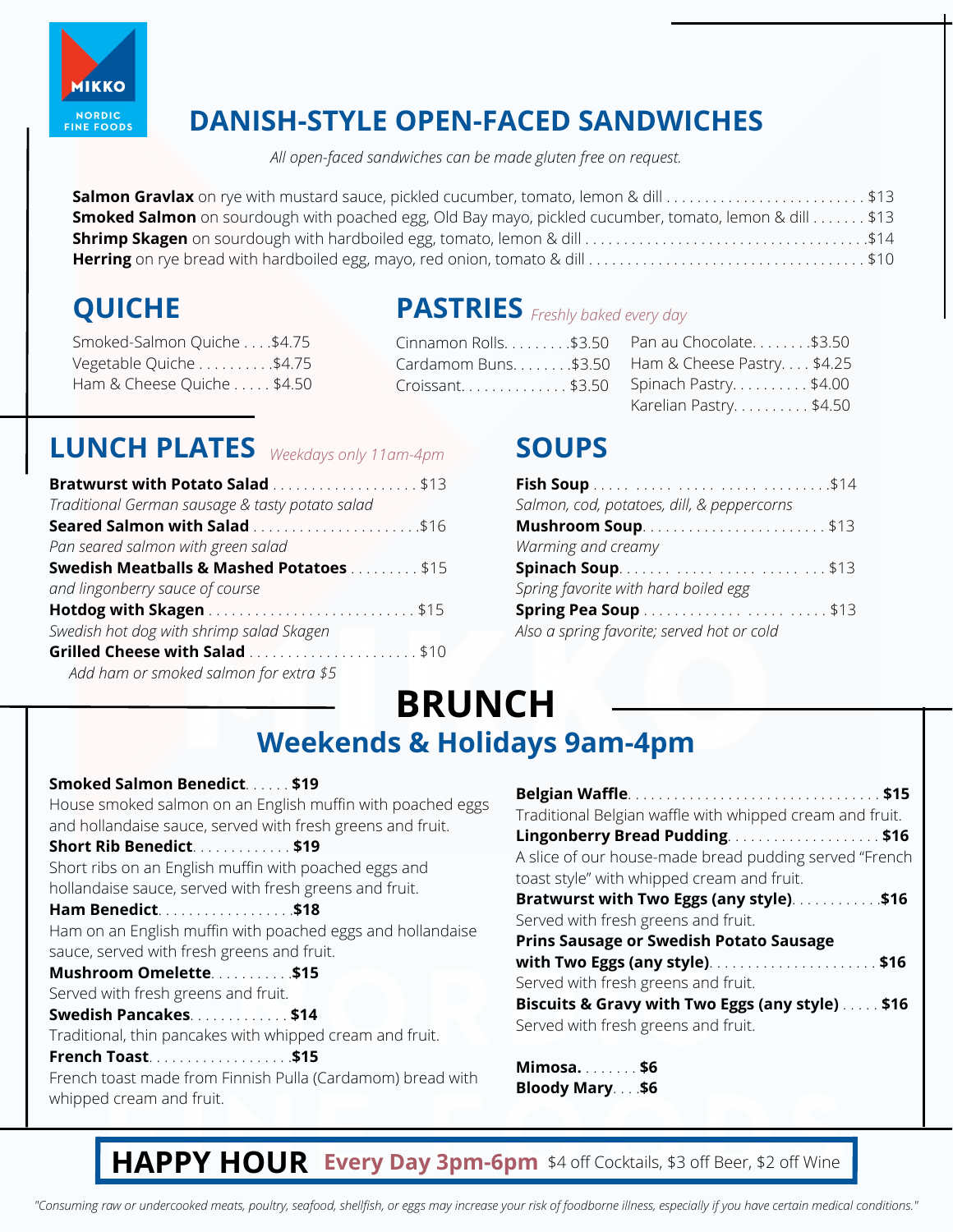

# **DINNER MENU**

Starting at 5pm

### **SMALL PLATES**

*Great for sharing and exploring new Nordic flavors. Available starting at 4pm weekdays and 5pm weekends*

| <b>Seared Tuna</b> with Lentil Salad, Hummus, Soy, & Wasabi\$13 |
|-----------------------------------------------------------------|
| Mushroom Salad on Potato Rosti\$13                              |
| <b>Raclette Cheese</b> on Rye Bread with Cloudberry Jam. \$10   |
|                                                                 |
| Herring Caviar on Rye Toast \$12                                |

### **SOUPS**

| Salmon, cod, potatoes, dill, & peppercorns |  |
|--------------------------------------------|--|
|                                            |  |
| Warming and creamy                         |  |
| <b>Spinach Soup</b> \$13                   |  |
| Spring favorite with hard boiled egg       |  |
| Spring Pea Soup \$13                       |  |
| Also a spring favorite; served hot or cold |  |

### **DINNER PLATES**

#### *Starting at 5pm*

**Fettuccine with Roasted Asparagus and Fried Duck Egg** . . . \$18

*Duck eggs from our local vendor*

**Seared Salmon with Lemon & Dill Risotto** . . . \$23

*Pan seared salmon with creamy risotto*

#### **Creamy Grits with Spinach, Spring Peas, & Mushrooms** . . . \$18

*Add Prawns for \$10 to turn this vegetarian dish to seafood meal*

#### **Chicken Schnitzel with Seasonal Vegetables & Fries** . . . \$22

*Crispy on the outside and juicy and tender on the inside*

### **Beef Burger with Porcini Mayo and House Pickles** *. . .* \$19

*1/2 Pound patty with smoky cheddar & porcini mushroom mayo*

#### **Fish and Fries with Tartar Sauce** *. . . \$21*

*Old favorite with Alaskan flounder*

### **Duck Leg Confit with Potato Rosti and Apple Demi-Glace** *. . . \$25*

*Duck Duck Goose - Not kidding, this is it!*

### **DESSERTS**

| Alexander Cake\$6.50                      |
|-------------------------------------------|
|                                           |
| Lingonberry Bread Pudding\$5.00           |
| Rhubarb / Cranberry Sour Cream Tart\$5.50 |
|                                           |
|                                           |

| Brownie \$5.00                          |  |
|-----------------------------------------|--|
| Oat Balls \$3.00                        |  |
|                                         |  |
| Gluten Free Strawberry Roll Cake \$5.00 |  |
| Gluten Free Brownie \$5.50              |  |
| Ask for other assorted desserts         |  |

### **HAPPY HOUR Every Day 3pm-6pm** \$4 off Cocktails, \$3 off Beer, \$2 off Wine

*"Consuming raw or undercooked meats, poultry, seafood, shellfish, or eggs may increase your risk of foodborne illness, especially if you have certain medical conditions."*